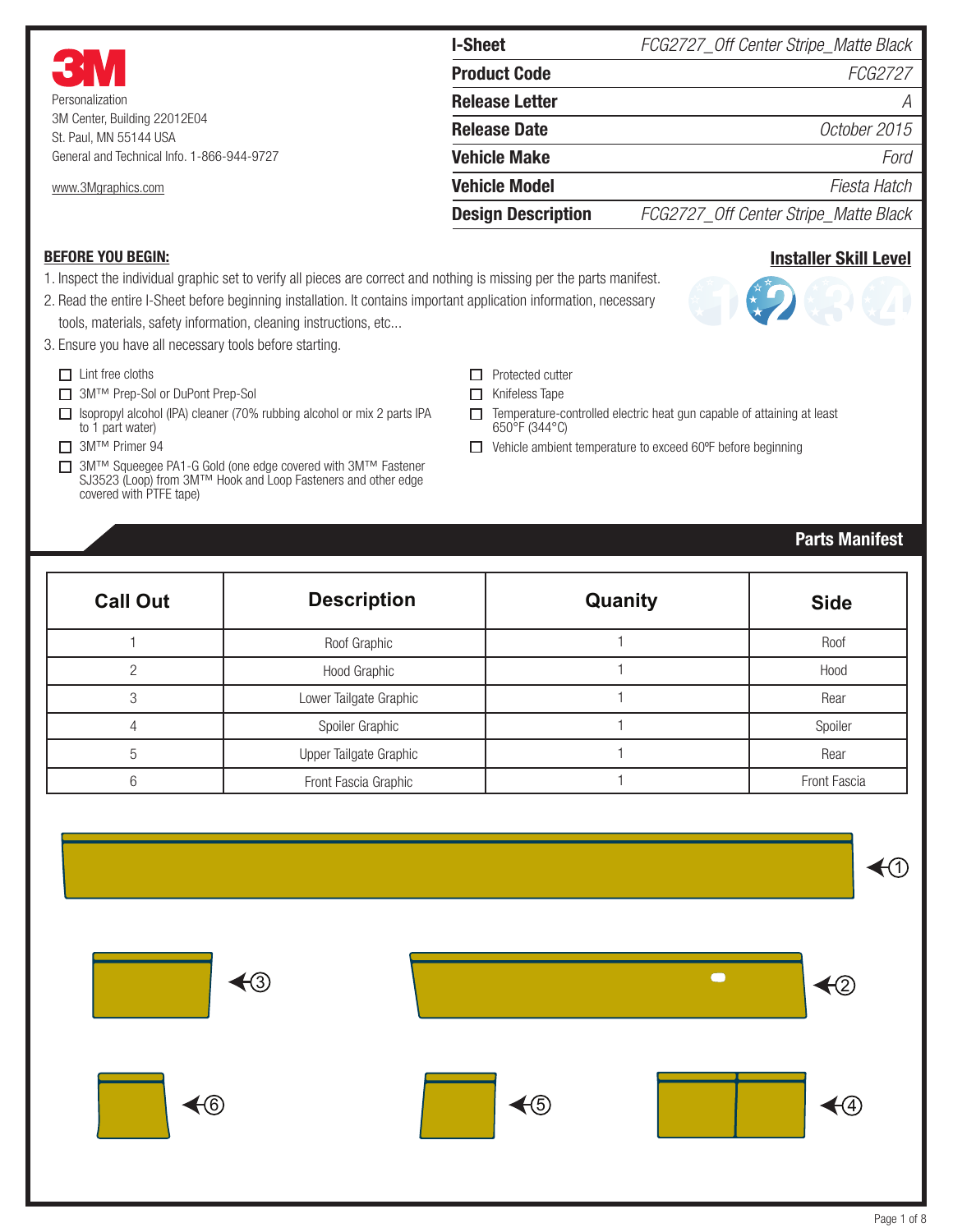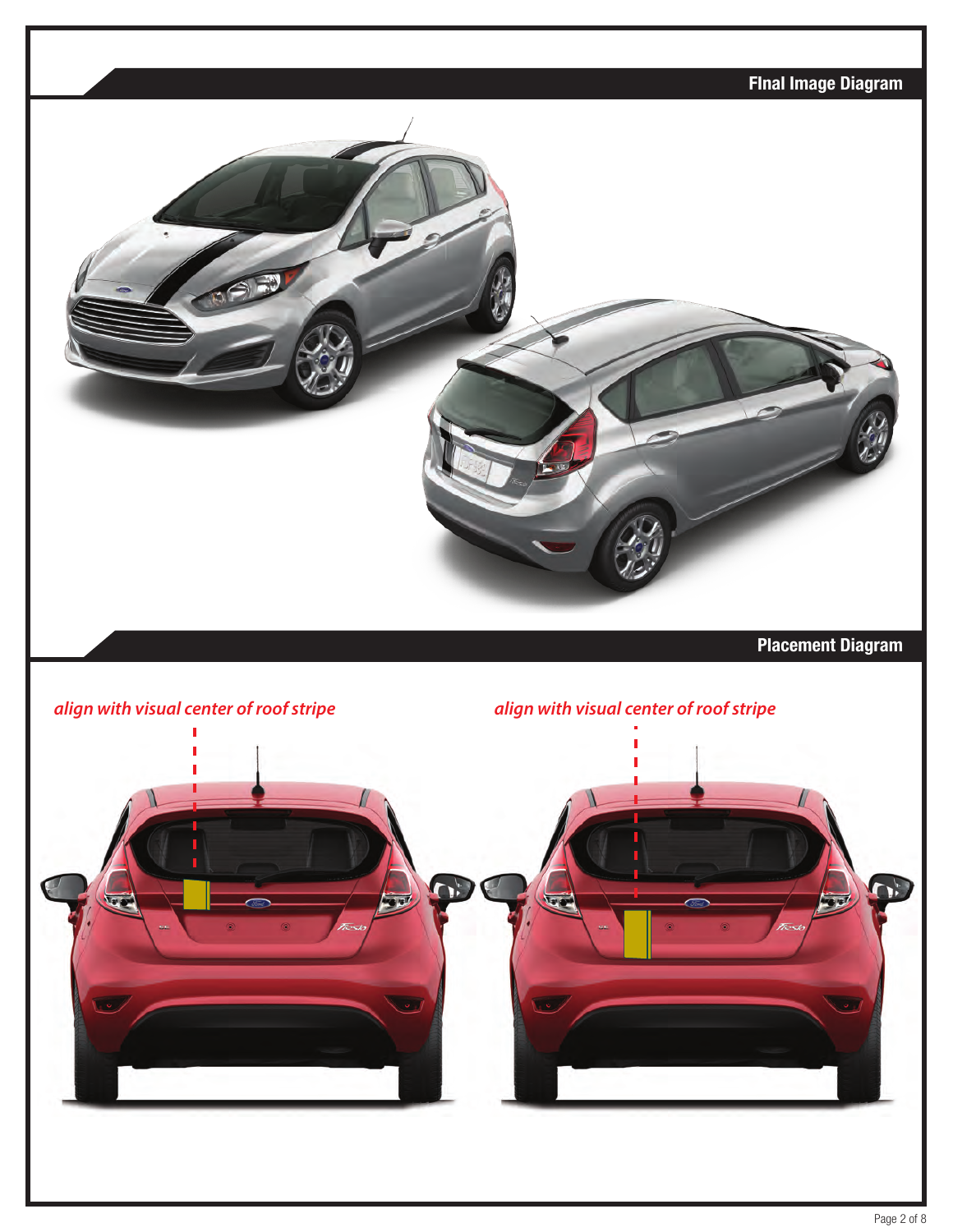

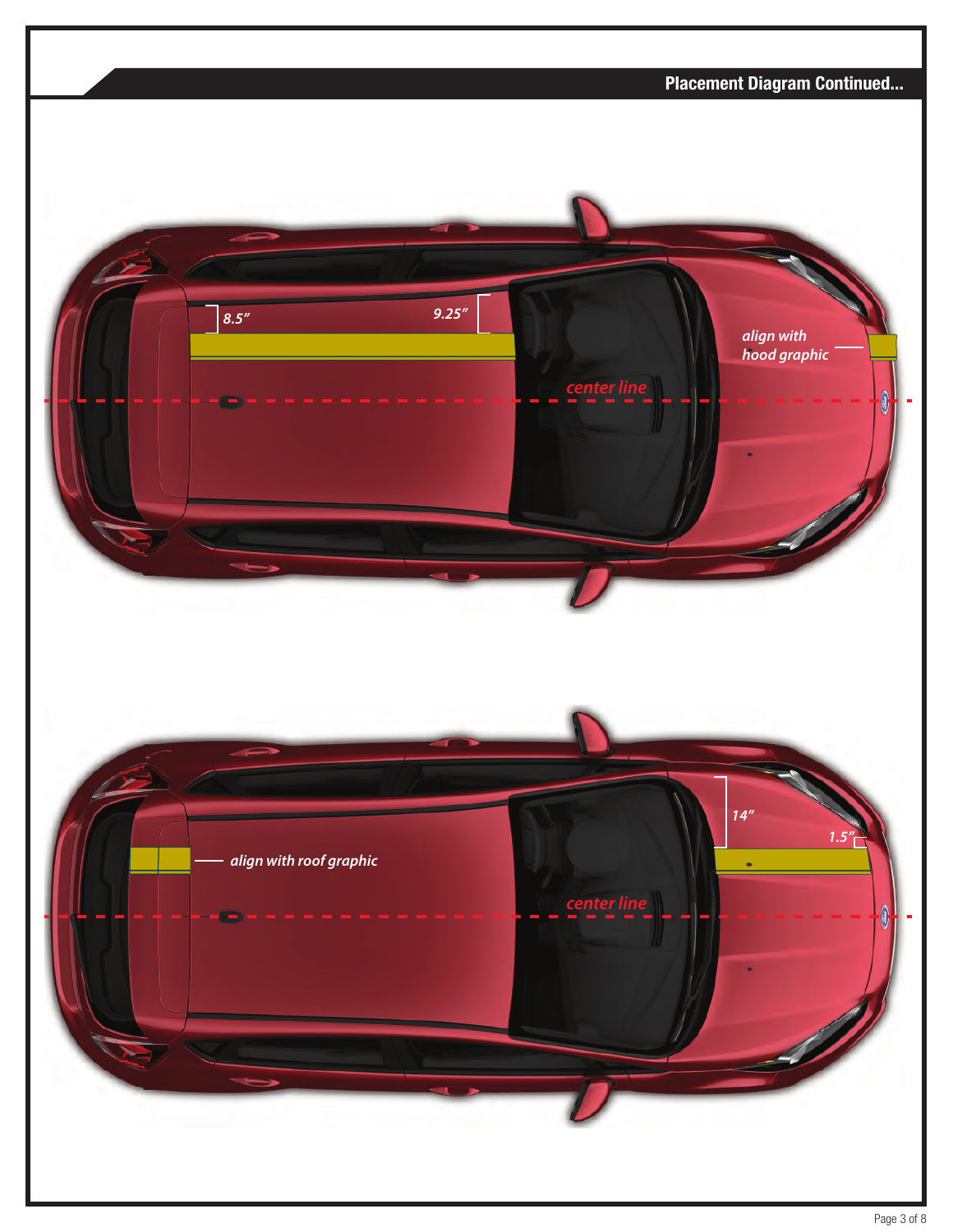# Vehicle Prep / Cleaning

- Wash the vehicle with soap and water.
- Saturate a lint-free cloth using 3M™ Prep Solvent 70 and wipe areas where graphic is to be installed. Follow up with a dry, clean, lint-free cloth before Prep Sol has fully evaporated. (DuPont™ Prep-Sol 3919S™ Cleaning Solvent may also be used.)
- Using a 70% Isopropyl Alcohol solution, saturate a lint-free cloth and wipe area again. Follow up with a dry, clean, lint-free cloth before Isopropyl has evaporated.
- Thoroughly dry the graphic areas of the vehicle. Pay close attention to the area between the vehicle seams.

## Application Instructions

- 1. Place parts 1-6 as shown in Final Image Diagram. Using a few small pieces of masking tape or magnets, tape the graphics to the cleaned vehicle.
- 2. Make a tape "hinge" by applying masking tape as shown in the Placement Diagram centered on the graphic.
- NOTE: Verify all graphics are placed in proper location before applying.



3. Lift the graphic away from the vehicle and gently separate the paper liner from the film all the way to the hinge. At the hinge make a straight cut across the liner using a protected cutter, using care not to scratch the vehicle or damage the part.

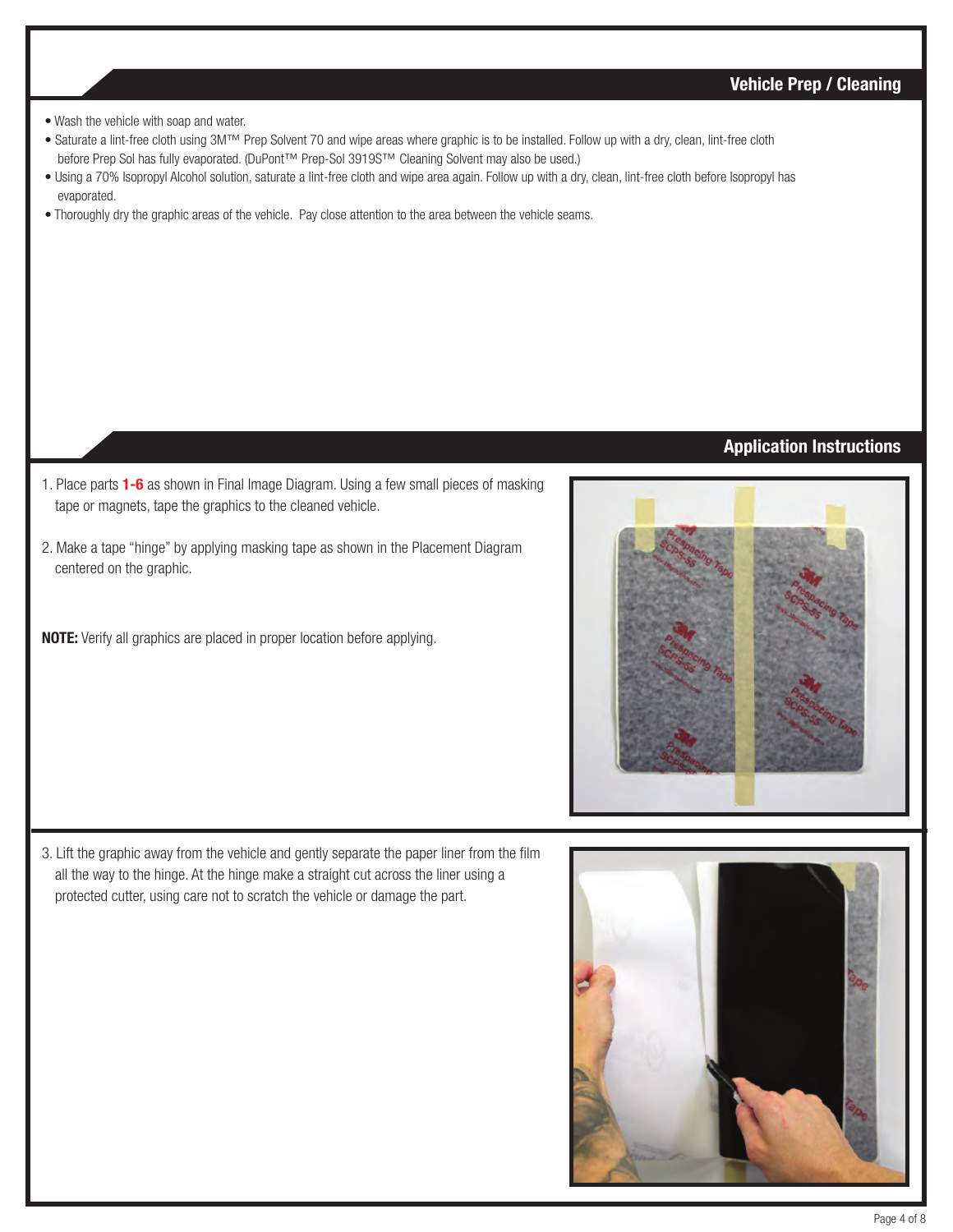# Application Instructions Continued...

- 4. Use slight tension while positioning the graphic. Position the graphic and press down at the furthest edge. Starting at the center of the hinge, squeegee with firm pressure along the hinge from center-to-the-left and from center-to-the-right. Continue squeegeeing in a similar fashion with overlapping strokes, working your way to the bottom edge of the graphic.
- 5. Remove the tape at the hinge and then remove the remaining paper liner.
- 6. Repeat Step 4 for the remainder of the graphic.
- 7. Repeat Steps 2-5 for all graphic parts.



8. If application tape is used, peel the tape away from the rest of the graphic parts at a 180° angle (back onto itself). Re-squeegee the graphic after removing the tape.

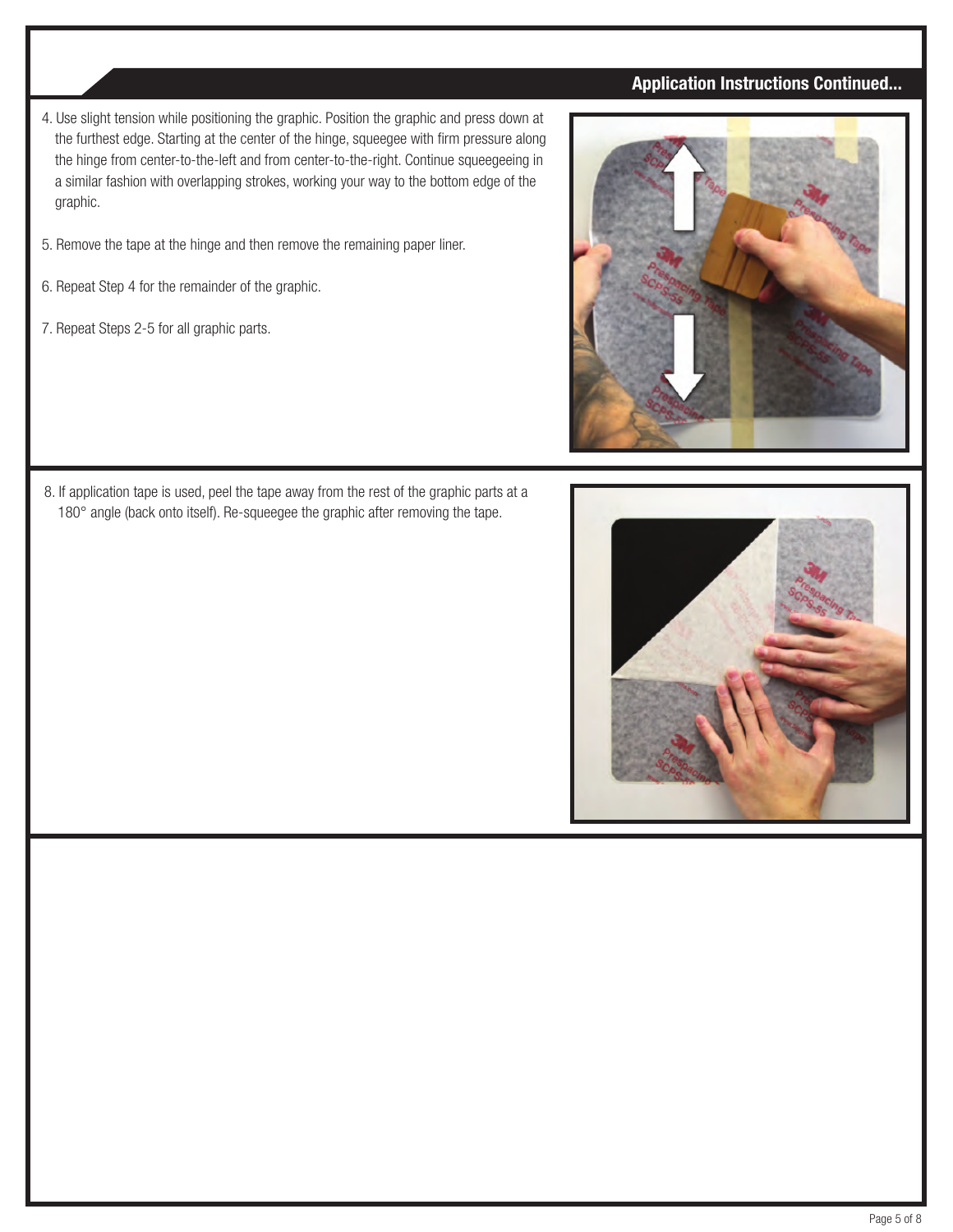## Graphic Post-Install Instructions

• Using the heat gun, post heat the graphic edges and stretch areas in general to 200˚F-225˚F (93˚C-107˚C). Be careful not to drape the power cord over the graphic.

 CAUTION: Post heating of graphic edges near plastic surfaces. Post heat graphic edges evenly and continuously between 200˚F-225˚F (93˚C-107˚C). DO NOT exceed this temperature range, and ensure that the heat is not cencentrated in one particular area (use a sweeping or constant movement motion). Keep a safe distance of heat from plastic surface.

- Clean off the graphic area and look for any visible blemishes, wrinkles, bubbles, stretch marks, etc... on the graphic surface.
- Vehicle may need to be held inside up to 3 hours. If possible, hold the vehicle inside overnight. If holding overnight is not possible, holding time should be based upon the chart below:

| <b>Outdoor Temperature</b>                             | Minimum Time Indoors After Application |
|--------------------------------------------------------|----------------------------------------|
| $60^{\circ}$ F (16 $^{\circ}$ C) and above             | Not Required                           |
| $40^{\circ}F - 59^{\circ}F (5^{\circ}C - 15^{\circ}C)$ | 1 Hour                                 |
| Below 40 $\degree$ F (5 $\degree$ C)                   | 3 Hours                                |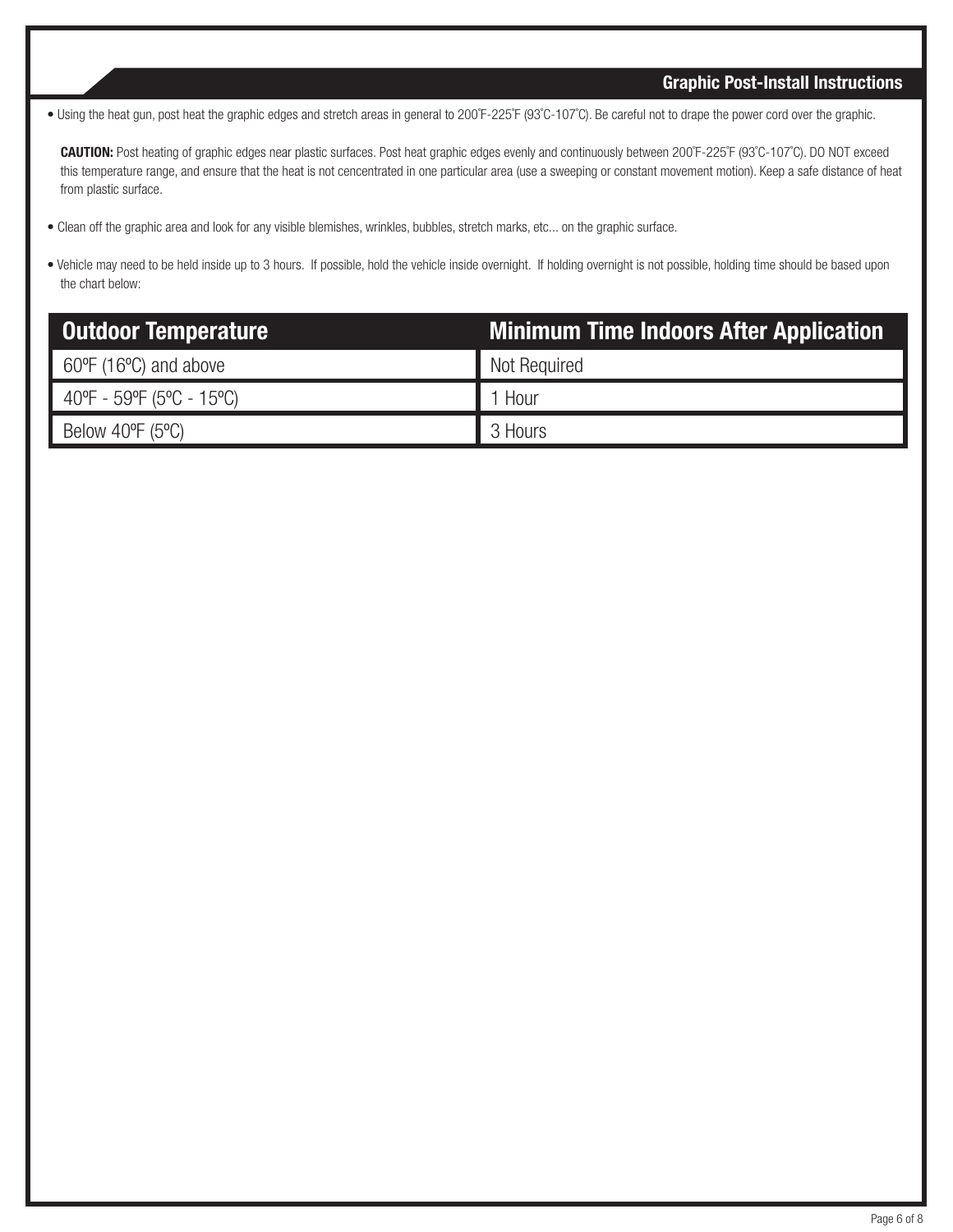#### Materials and Tools Clean The Vehicle

NOTE: Some of these tools may not be used for each installation.

- $\Box$  Lint free cloths
- 3M™ Prep-Sol or DuPont Prep-Sol
- $\Box$  Isopropyl alcohol (IPA) cleaner (70% rubbing alcohol or mix 2 parts IPA to 1 part water)
- 3M™ Tape Primer 94
- Scotch™ Masking Tape 1" to 2" roll
- 3M™ Squeegee PA1-G Gold (one edge covered with 3M™ Fastener SJ3523 (Loop) from 3M™ Hook and Loop Fasteners and other edge covered with PTFE tape)
- $\Box$  Protected cutter
- $\Box$  Tape measure
- $\Box$  Temperature-controlled electric heat gun capable of attaining at least 650°F (344°C)
- Infrared temperature sensor (e.g., 3M™ Infrared Thermometer IR-500)

# Health and Safety

**CAUTION:** When handling any chemical products, read the manufacturers' container labels and the Safety Data Sheets (SDS) for important health, safety and environmental information. To obtain SDS sheets for 3M products go to 3M.com/MSDS, or by mail or in case of an emergency, call 1-800-364-3577 or 1-651-737-6501.

**CAUTION:** When using any equipment, always follow the manufacturers' instructions for safe operation.

**CAUTION:** Any activity performed for a long period of time in an awkward position or with a high amount of force is potentially a risk for causing musculoskeletal strain, pain or injury. When applying film, follow these practices to improve comfort and avoid injury:

 $\Box$  Alternative your tasks during the application.

- $\Box$  Schedule regular breaks.
- $\square$  Perform stretches or do exercises to improve circulation.
- $\Box$  Avoid awkward reaching.

Air Quality Regulations: State Volatile Organic Compound (VOC) regulations may prohibit the use of certain cleaning chemicals with VOC's in graphic arts coatings and printing operations. For example, the California South Coast Air Quality Management District prohibits use of certain solvent-based solutions without a permit and other California AQMD's prohibit use of certain solutions without a permit or a regulatory exemption. Check with your State environmental authorities to determine whether use of this solution may be restricted or prohibited.

# Pre-Application Instructions

For best results with your film application, ensure the following conditions are met prior to application.

1. Do not wash vehicle within 12 hours of the application time. If washed in an automatic car wash, do not select the "spot-free rinse" option.

2. Ensure the vehicle surface is completely dry.

3. Maintain the vehicle and ambient temperature between 16° to 32°C (61° to 90°F).

- 4. Ensure the application environment is clean and well lit.
- 5. Sweep the work area clean to remove any loose dirt or particles.
- 6. Use a clean tabletop for handling the film. Do not place the film on the floor.
- 1. Dampen a lint free cloth with the solvent based cleaner.
- 2. Wipe the hood with the damp cloth. Then, immediately wipe dry with a dry cloth.
- 3. Repeat Steps 1 and 2 using the alcohol based cleaner.
- 4. It is essential that the underside of the hood be cleaned too, all the way to the body seam, as the film will be wrapped to that point.

#### After Application

Assuming the ambient application temperature was above the recommended minimum of 16º C (60º F), keep the vehicle indoors as follows:

 $\Box$  16°C (60° F) and above: not required  $\Box$  5° to 16°C (40 to 59°F): 1 hour  $\Box$  Below 5°C (40°F): 3 hours

#### 3M Glove Box Warranty

Ensure your customer receives the 3M Glove Box Warranty for Personalized Vehicle Graphics found at the end of the I-Sheet.

#### **Disclaimer**

The information contained and techniques described herein are believed to be reliable, but 3M makes no warranties, express or implied, including but not limited to any implied warranty of merchantability or fitness for a particular purpose.

#### Limitation of Liability

Except where prohibited by law, 3M SHALL NOT UNDER ANY CIRCUMSTANCES BE LIABLE TO PURCHASER OR USER FOR ANY DIRECT, INDIRECT, SPECIAL, INCIDENTAL, OR CONSEQUENTIAL DAMAGES (INCLUDING, BUT NOT LIMITED TO, LABOR, NON-3M MATERIAL CHARGES, LOSS OF PROFITS, REVENUE, BUSINESS, OPPORTUNITY, OR GOODWILL) RESULTING FROM OR IN ANY WAY RELATED TO SELLER'S PRODUCTS OR SERVICES. This limitation of liability applies regardless of the legal or equitable theory under which such losses or damages are sought including breach of contract, breach of warranty, negligence, strict liability, or any other legal or equitable theory.

#### **Trademarks**

3M and Scotch are trademarks of 3M.

Ford Motoring Co. are trademarks or registered trademarks of Ford Motoring Co.

All other trademarks are the property of their rightful owners.

## Contact Information



Commercial Solutions 3M Center, Building 22012E04 St. Paul, MN 55144 USA General and Technical Info. 1-866-944-9727

www.3Mgraphics.com